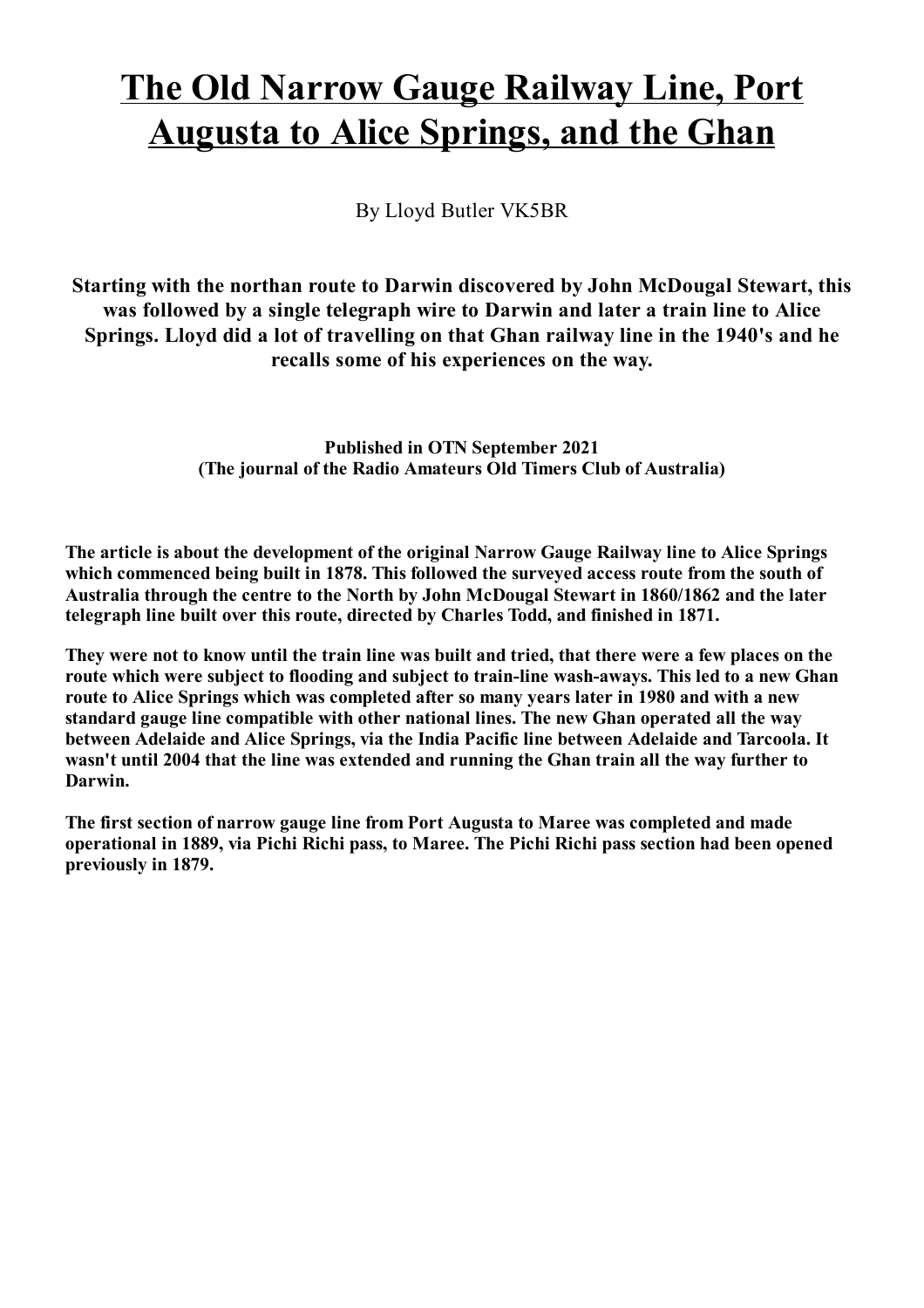

Early train travelling through Pichi Richi Pass

The first sleeping car train was introduced at Terowie in 1923 and it ran via a newly built narrow gauge line from Terowie to Quorn and onwards north. From 1917 to 1926 all of the narrow gauge lines going north through Ouorn from Port Augusta and Terowie were part of the South Australian Railways.

But between 1926 and 1975, Commonwealth Railways took over control of the narrow gauge system, except for the Terowie to Quorn section which was retained by the South Australian Railways. Changing trains at Quorn to get on the Ghan was then required. In the early 1940s, WW2 was still on and working in the Transmission section of the PMG, we (the technical workers) were required to go on projects north, initially via the early Ghan.

Through-out the article, as one of the workers, I will comment on my own experiences with the old train. For those early journeys, we changed trains at Quorn to board the Ghan and in at least one instance, I remember having a one night stay at the Quorn Hotel shown in the photo.

The first coal trains started in early 1940 from Leigh Creek on the narrow gauge railway passing through Quorn and the Pichi Richi Pass to Pt Augusta. This opened up part of the Ghan section considerablly until 1956 when a new standard Gauge line was opened between Leigh Creek and Pt Augusta. However at this point there was apparently no function for the line section between Hawker and Maree and the section was closed and dismantled.

Since 1973, volunteers of the Pichi Richi Railway Preservation Society have restored historic steam or diesel locomotives, railcars and timber carriages, and run them on the Pitchi Richi section of the narrow gauge railway. At least this section of the old railway to Alice Springs is still in use.

Between 1975 and 1981 the Commonwealth Railways became Australian National.

Many passengers going north had their first glimpse of the ghan train at Quorn and proceeded north from there, as I did myself. I will attempt to proceed with the discussion up the Ghan line in the same chronological order as passengers would see train sidings or train terminals.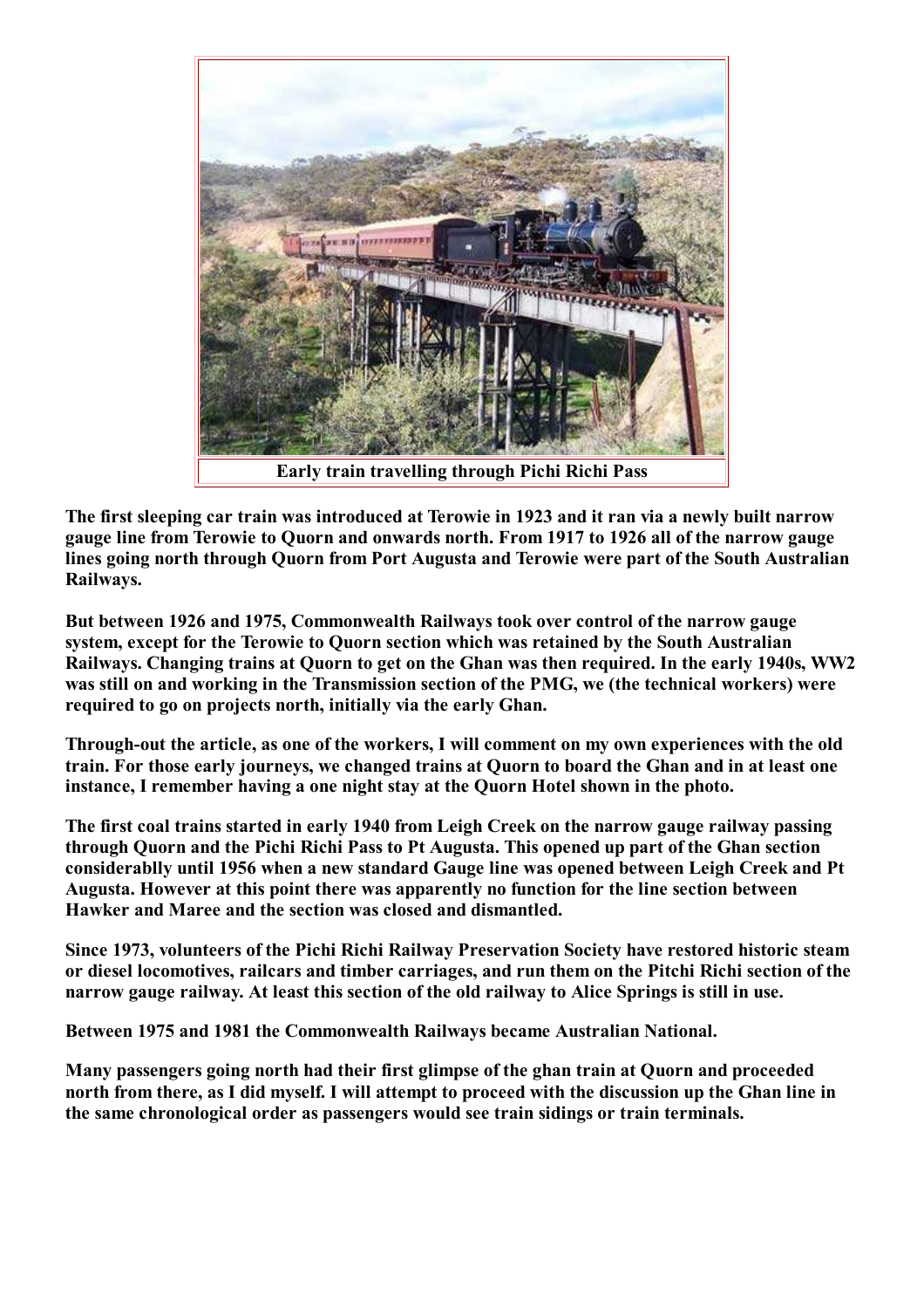

After that first run with the sleeping car train from Terowie, it picked up its name after the Afghan cameleers, "ghan" short for "afghan". The Afghan migrants with their camels did much to open up Central Australia. For many years camel teams supplied the telegraph, railways and pastoral stations with supplies, no matter how isolated or far away they were. They were even involved in the establishment of artesian bores.

The precise detail of exactly how the Afghan name was adopted is a bit confusing. There seems to be two stories promulgated. One refers to an incident at the Quorn Hotel.

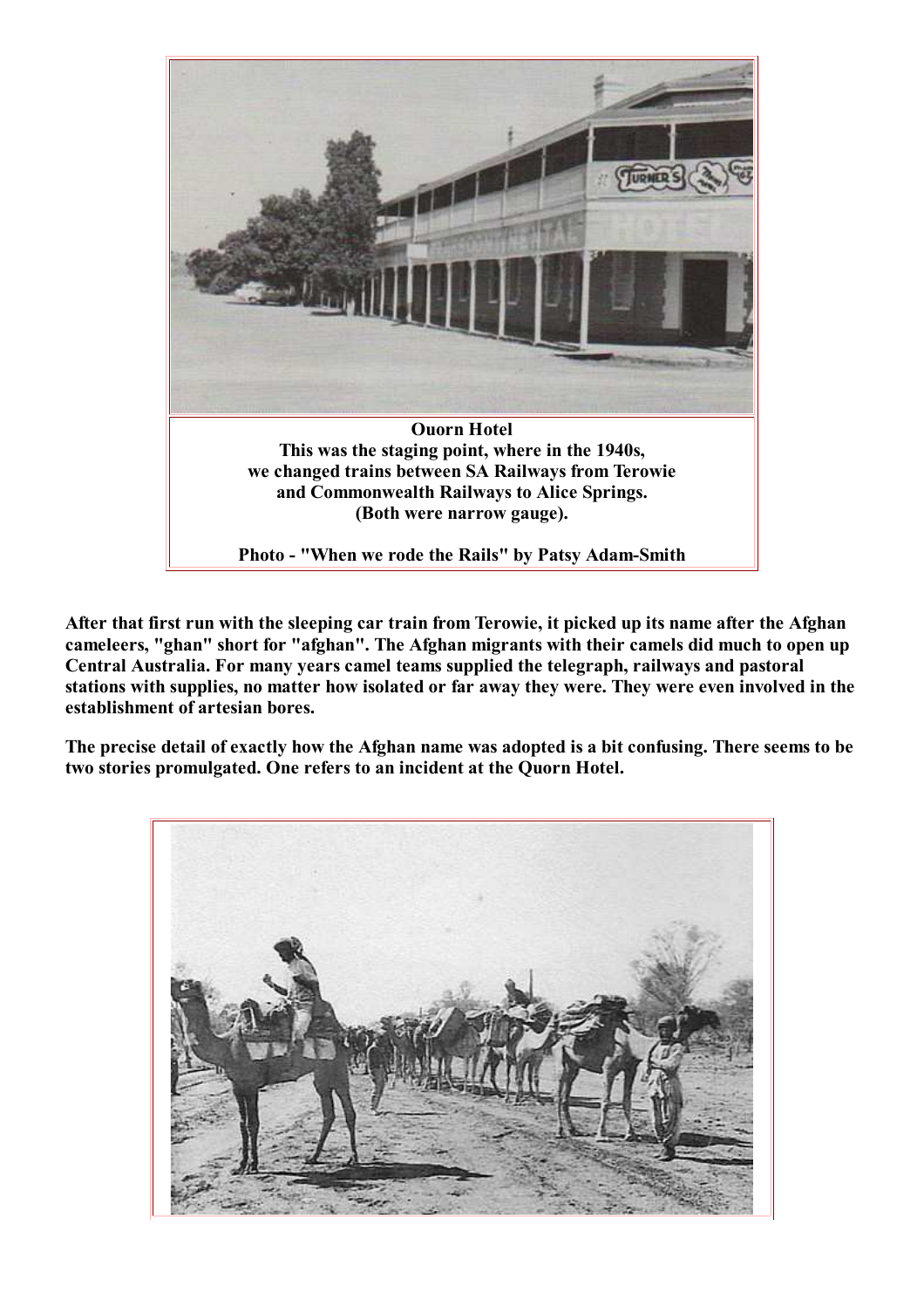**Early Camel Train** Afghan cameleers did so much to open up Central Australia, transporting between those hardy people of the outback. The train was named after the Afghan cameleers, "ghan" short for "afghan" The train line commenced being built in 1878.

**Photo - Flinders Ranges Research** 

The earlier Ghan trains were a mixture of sleeper cars and trucks with supplies. On the Ghan trains that I travelled in the 1940s, there was also a dining car. The sleeper cars had a walkway right through the centre of the car with bunks either side at two levels. Privacy was provided by a curtain in front of each pair of bunks. One had to dress or undress, sitting in the bunk. I had seen this type of sleeper car before in an American movie. (In the new Ghan, there are separate cabins of two or four bunks and the walkway along one side.)

Maree siding was the first terminal point for the train in 1889. There were many sidings along the Ghan track. If there was nothing else at the siding, there would be a Hotel. Some of them looked alike. The one in the photo of Maree Hotel looks the same as the one we used at Copley siding when working for the Department of Civil Aviation at Leigh Creek. Stopping at one of these sidings, there was always a stream of people heading for the hotel. Sometimes it was a long stop while the locomotive renewed coal and water. The whistle would blow when the train was about to depart. But no one took any notice. One had time to walk (and if necessary run) back to the train which very slowly gathered speed.



The second terminal point was Oodnadatta, opened in 1891. Below is the railway station in that era. I am not sure what the passengers are doing walking across the lines. It looks like the train came from south and is heading north. Perhaps the passengers are disenbarking, but more likely heading for the hotel.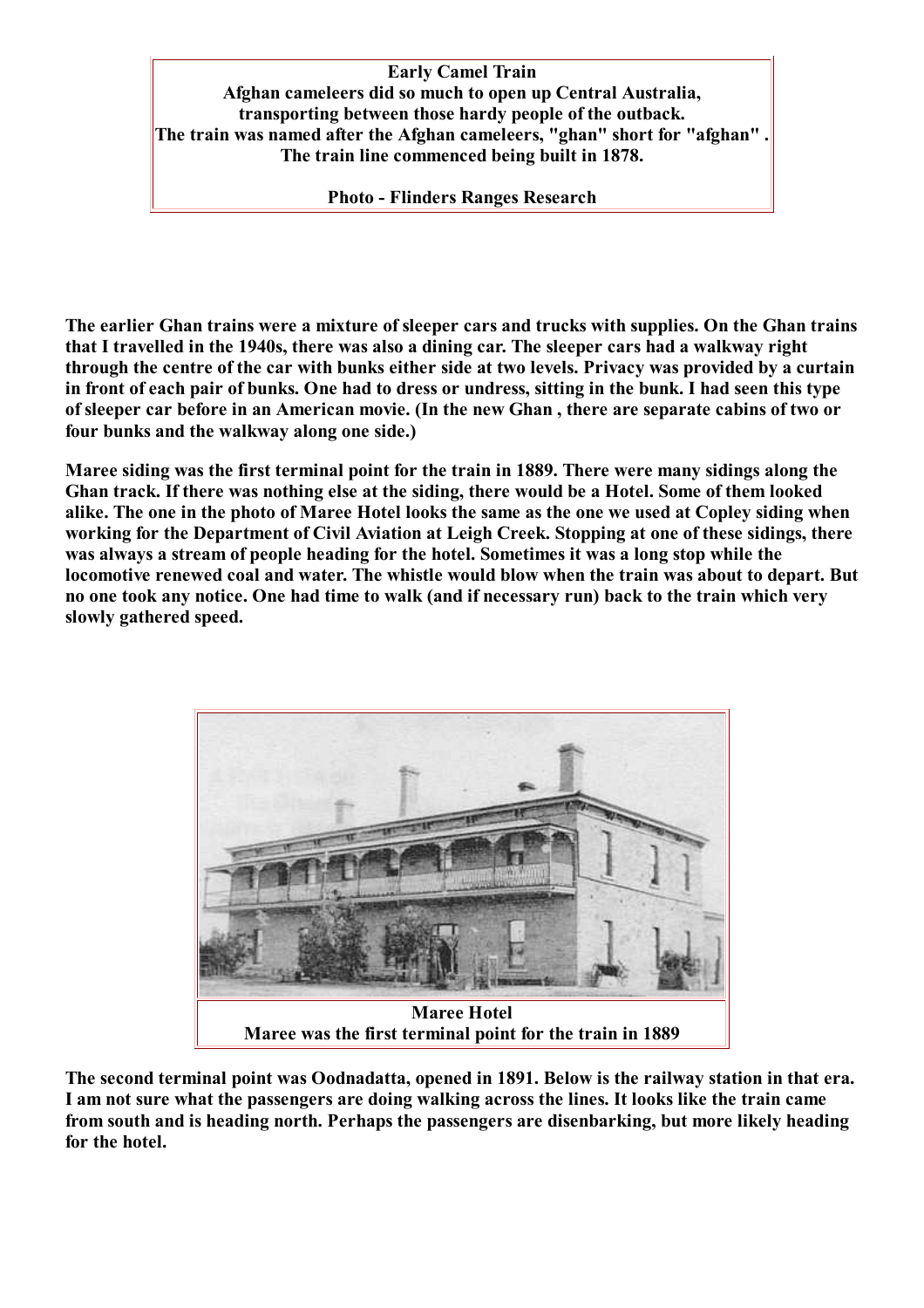

In the wartime 1940's, the PMG Transmission Section sent two of us from their technical staff to install a Train Control Console for the Commonwealth Railways at Oodnadata. Before the War, rail service to Alice Springs was about one train per week (essentially the old Ghan) on the old narrow gauge route. The system operated on train orders, but with the war extending to the east of the world, the line became important to the war effort. The number of trains increased to about seven per day carrying service personnel and equipment. There were problems handling the high level of train traffic and the PMG's Department was contracted to install a new train control system.

We booked into the old hotel at Oodnadatta . The multitude of cockroaches running around my bedroom floor was not my forte'. However I did enjoy showering under the steaming hot water which oozed out of an oulet pipe at a bore a little distance from the hotel. Next time I was in an installation team working at Oodnadatta, we found brand new, and empty, RAAF multi-bed cabins. And I didn't see any cockroaches. We had no idea what the Air Force was going to do with all the cabins.

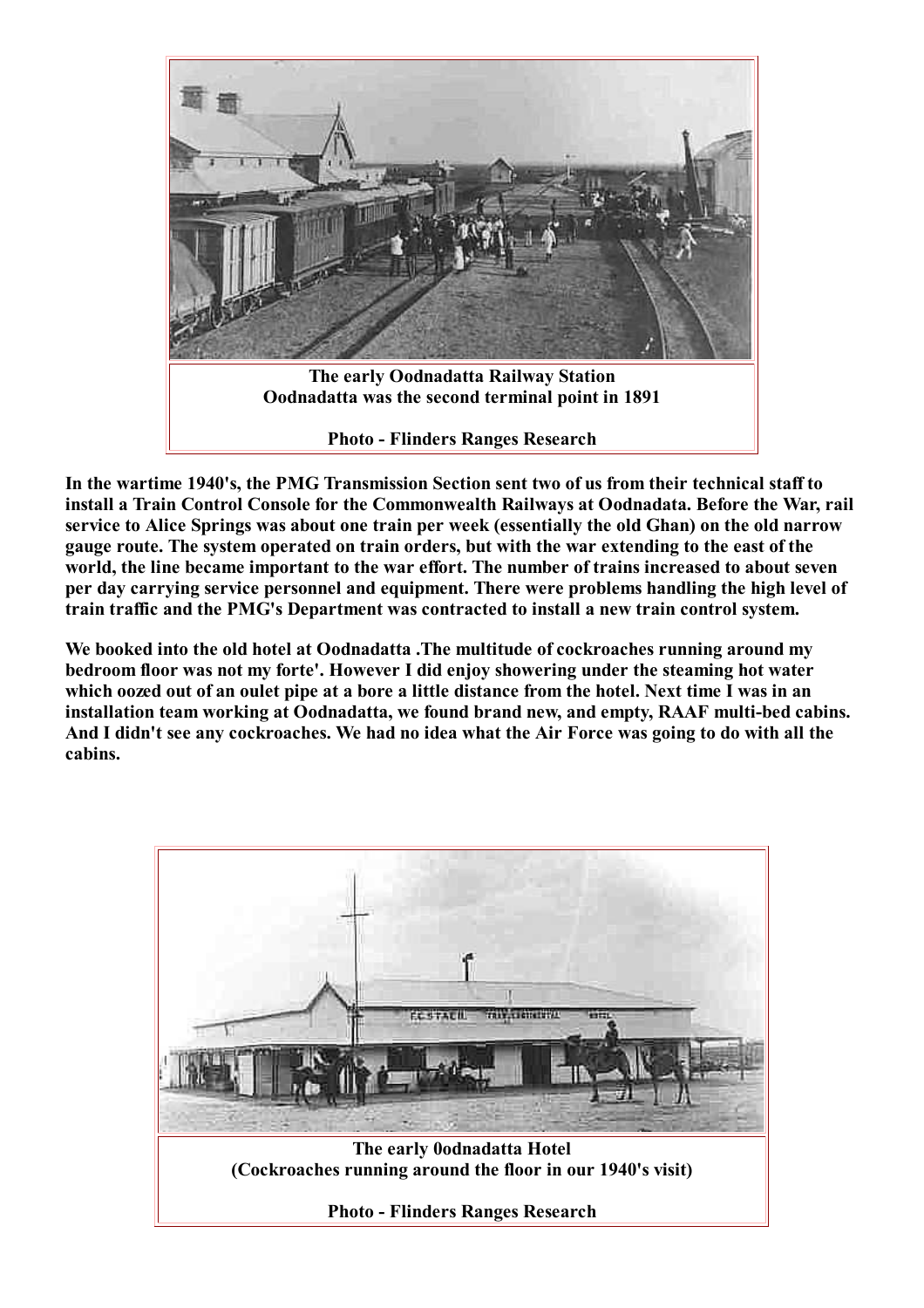The final terminal point for the narrow gauge and the Ghan train was Stuart (renamed Alice Springs after the train first arrived). In 1980, it became the main terminal point on the way up to Darwin on the newer standard gauge line.



In Alice Springs today, there is now a heritage museum ran by the Ghan Preservation Society and a 25 km section of narrow guage line (the end of the Ghan line to Alice Springs) run by the Ghan Heritage Railway. The two photos following are sampled from the Patsy Adam-Smith excellent book concerning work on the railway lines by the fettlers (or gangers).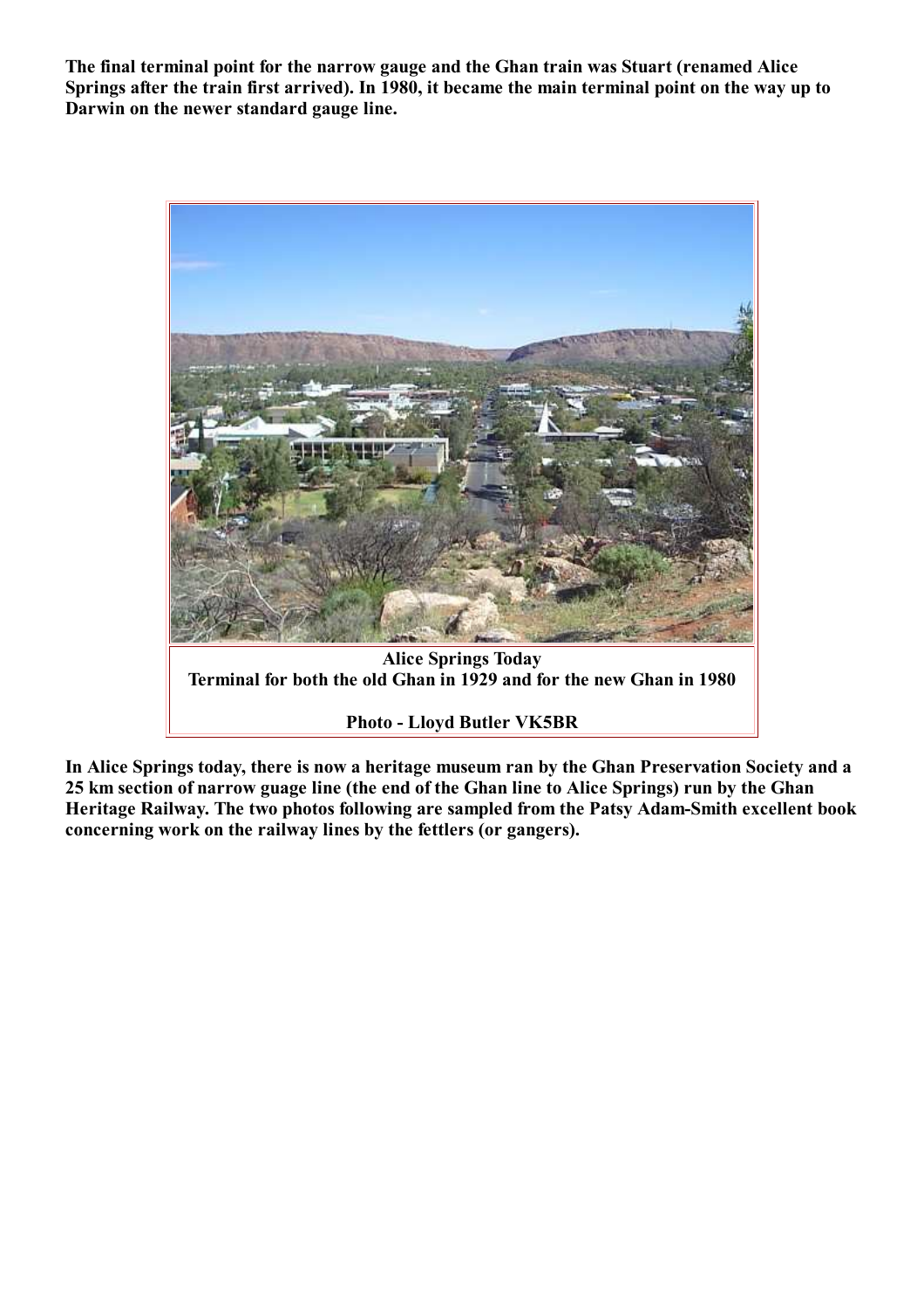

Part of the old Ghan Narrow Gauge line<br>running 25 km south of Alice Springs.<br>Now probably on display<br>by the Ghan Preservation Society, or the<br>old Ghan Heritage Railway & Museum.

Photo - "When we rode the Rails" by Patsy Adam-Smith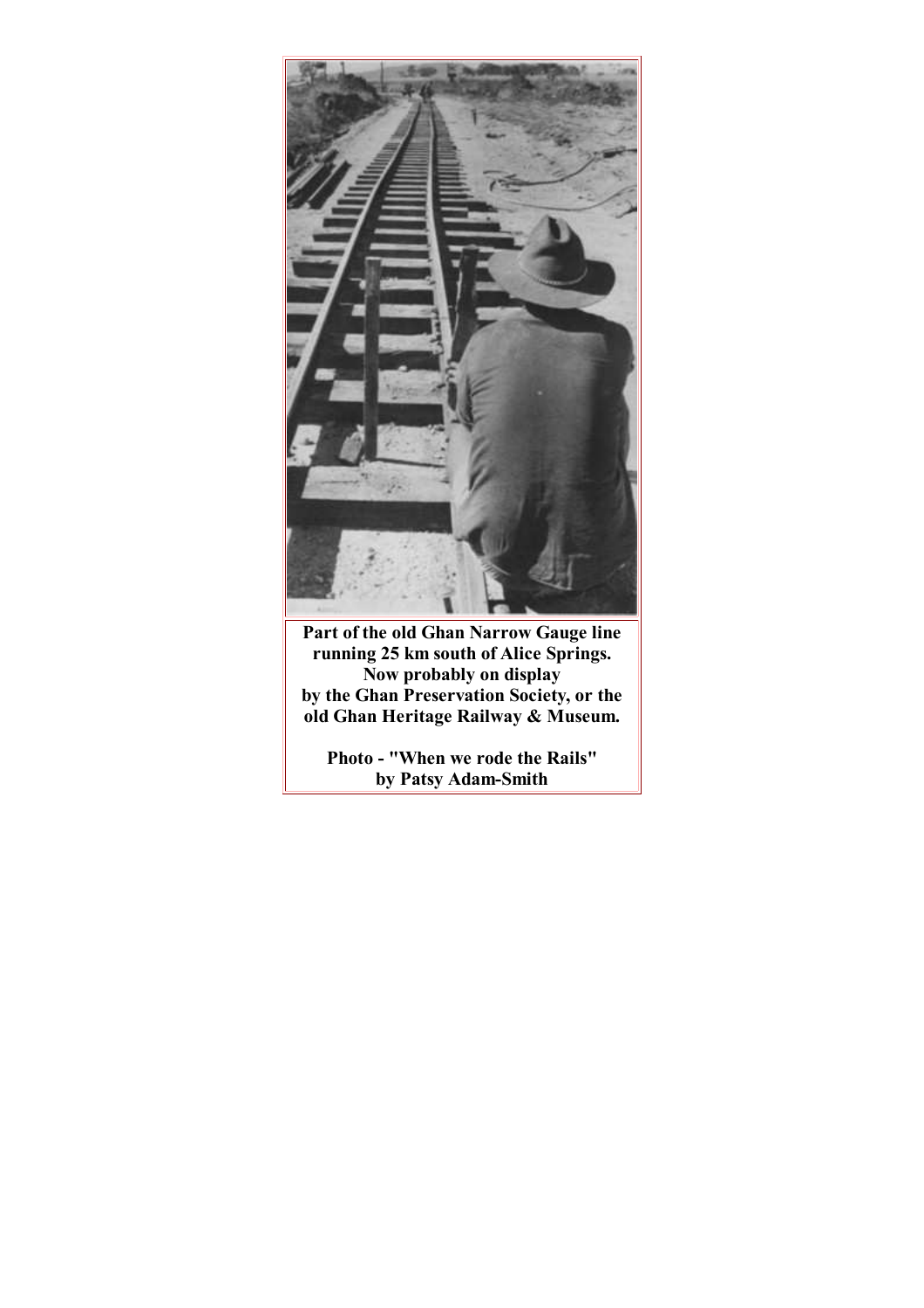

Rail Trike on the Ghan narrow gauge line. **Maintenance Gangers probably simulated** by visitors to the Ghan preservation societies.

Photo - "When we rode the Rails" by Patsy Adam-Smith

Around 1878 when the narrow gauge line from Port Augusta to Alice Springs started its 50 year project, another narrow gauge line construction, the North Australia Railway, proceeded south in 1887 from Darwin. It made Adelaide River by June 1888, Pine Creek by October 1889, Katherine by May 1917, Mataranka by July 1928, and terminus Birdum by September 1929. After WW2, it was extended to Larrimah 5 miles to the north of Birdham. (Birdum is no longer recorded on modern maps). The line closed in February 1981. Whilst I had worked on a number of installations in that upper northern region, I never had reason to travel on that railway.

I travelled by train on the old narrow Gauge line to Alice Springs many times in the 1940's. Many stories can be told about what happened on the way. One day the steam locomotive blew a boiler tube. The driver and fireman jumped to get away from the steam and the train travelled on for miles and miles with no driver until the steam ran out. We were stuck in the middle of no-where with no locomotive and no driver and fireman.

On one Ghan trip, we were heading north, I think somewhere between Oodnadatta and Finke River, and our train-line ballast sunk into the mud. The ballast looked intact but the bottoms of the carriages scraped in the mud. I think the steel tracks were still fixed to the sleepers, but the whole track got out of alignment and two carriage couplings parted. It took some time for Commonwealth Railways to sorted that out. We were supposed to reach Alice Springs on a Saturday night. We finally arrived in Alice Springs on the following Monday morning.

The wash-away was typical of what happens in the route taken by the Ghan narrow gauge train. (See picture below.). Because of flooding, rail crews were continuously repairing or replacing parts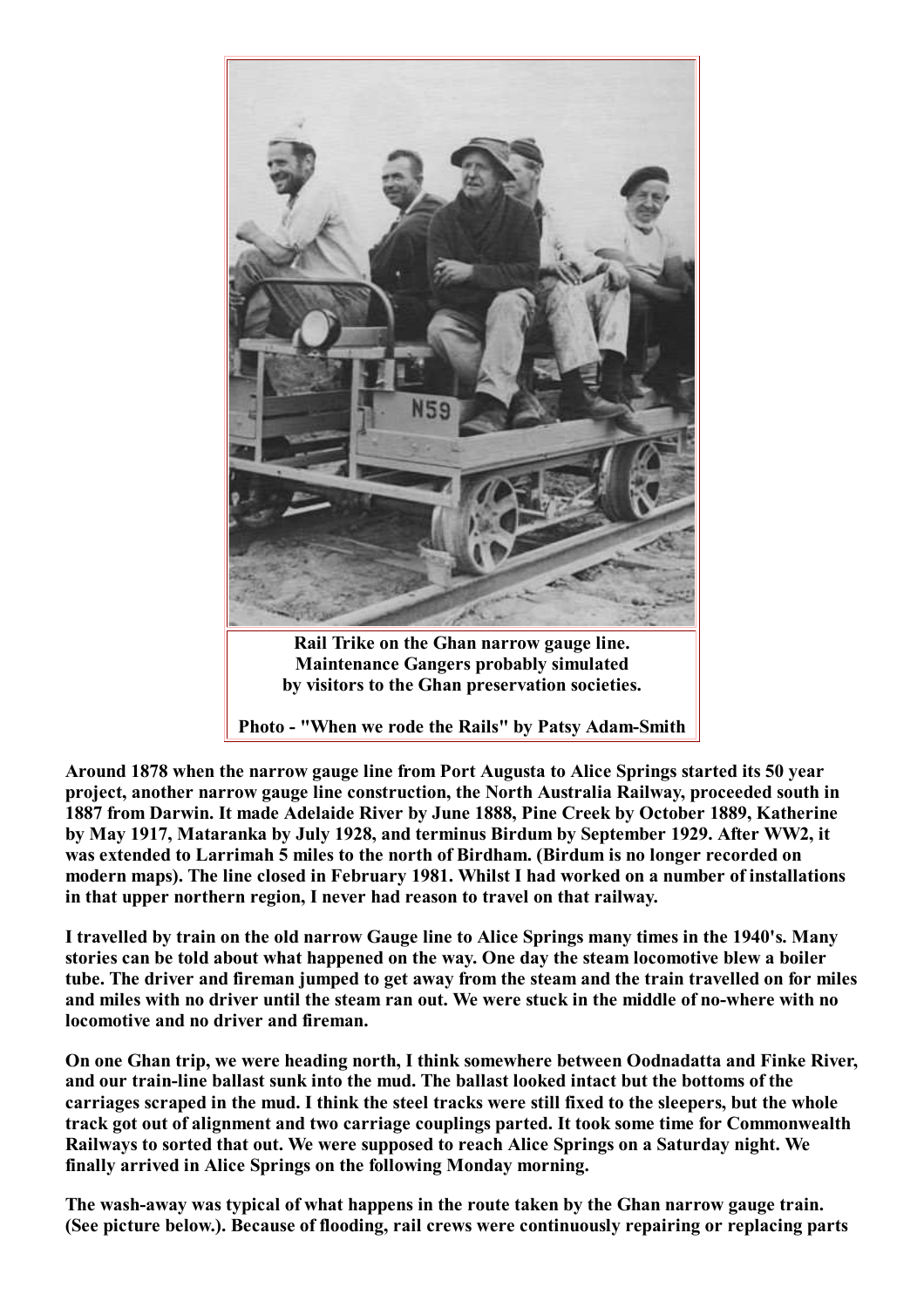of the track and this caused periods when the train was out of service. The intermittent service finally led to the establishment of the new standard gauge route via Tarcoola, first to Alice Springs and later to Darwin.)



On another occasion, we were returning from Alice Springs on a train with ordinary carriages, normally used to transport troops and working parties. I remember that this one had side seats along the length of the carriage. I think one gentleman must have had too much of the amber liquid. He climbed up between carriages and proceded to run along them and jump from each one to the next one. (Just like they did in the Wild West movies.) The train was stopped and shunted back to the nearest siding where the gentleman was removed from the train and left at the somewhat deserted siding. (Of course this was the Wild North not the Wild West).

Everyone interested in engineering likes to see the locomotive pulling the train and I haven't been very successful in collecting photos of the early narrow gauge rolling stock. However the locomotives running in the days when I rode the rails in the 1940s, looked very much like the early Rx engines of the time, operated by South Australian Railways. These were built at Islington Workshops in Kilburn, a suburb of Adelaide. The large workshops, controlled by South Australian Railways, built numerous locomotives and other rolling stock for the State railways, The old Rx broad gauge engine in the photo is displayed at the Murray Bridge wharf, But there are also displays of the Rx engine at Kapunda, Loxton, Victor Harbor, Tailem bend & the Port Adelaide **Railway Museum.**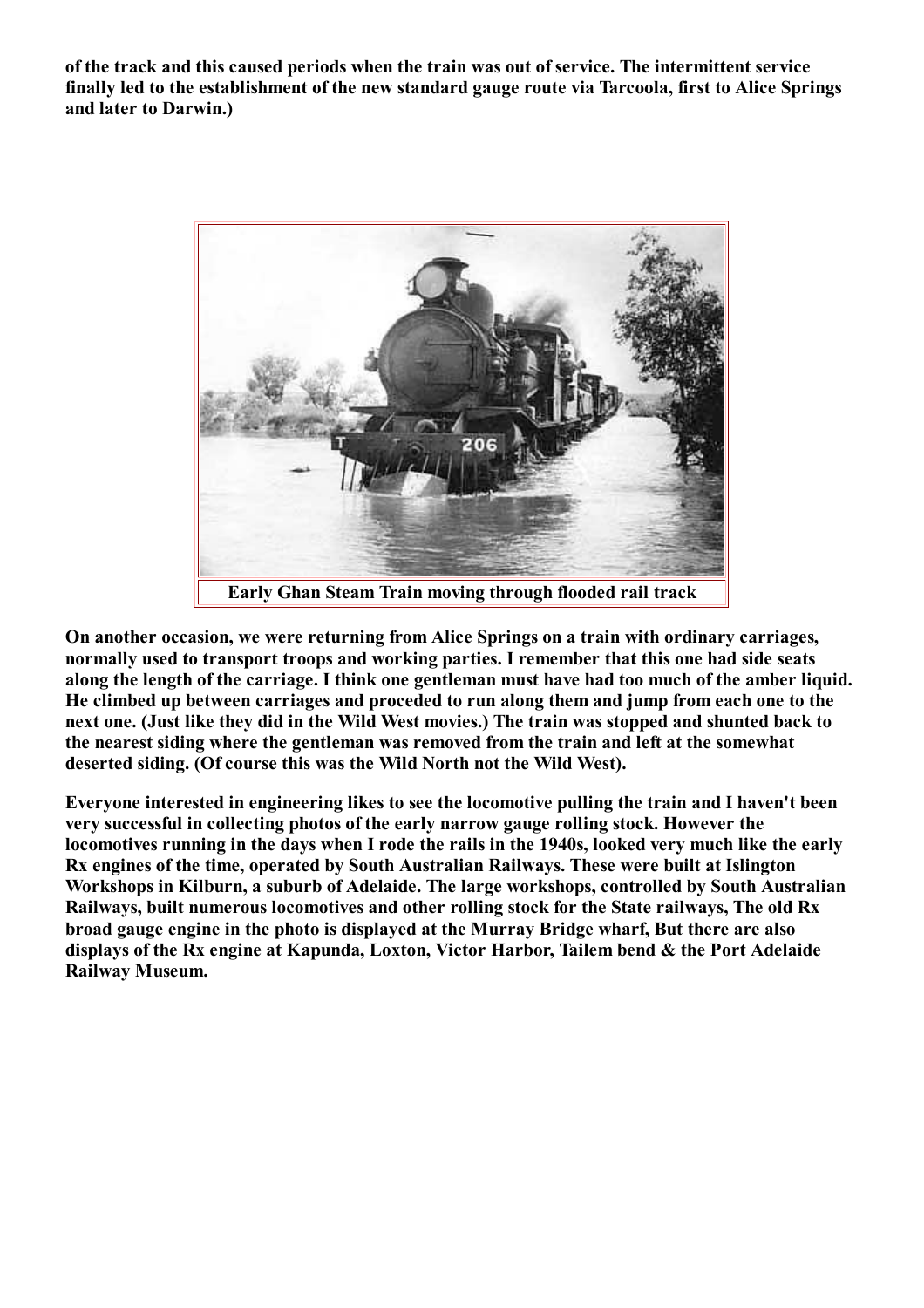

To finish the article, I leave the reader with a photo of the new Ghan on its way to Darwin in 2005 whilst the train takes a break at the terminal in Alice Springs. Organised by my son, the particular Ghan had the Chairman's Carriage coupled in which two of our families hired for that particular Ghan run.